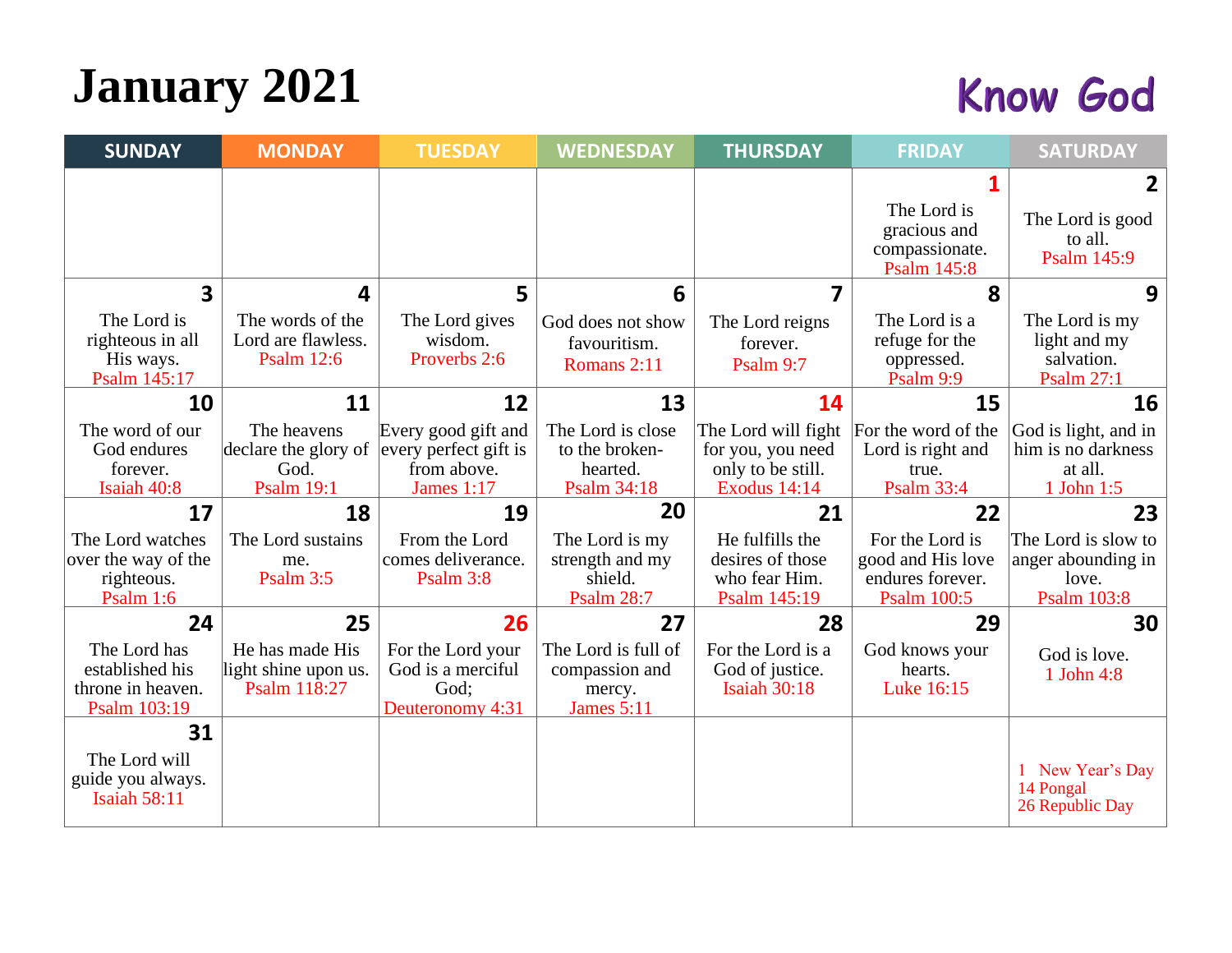# **February 2021**

#### Jesus said...

| <b>SUNDAY</b>                                                                               | <b>MONDAY</b>                                                     | <b>TUESDAY</b>                                                                         | <b>WEDNESDAY</b>                                                          | <b>THURSDAY</b>                                                                              | <b>FRIDAY</b>                                                                             | <b>SATURDAY</b>                                                               |
|---------------------------------------------------------------------------------------------|-------------------------------------------------------------------|----------------------------------------------------------------------------------------|---------------------------------------------------------------------------|----------------------------------------------------------------------------------------------|-------------------------------------------------------------------------------------------|-------------------------------------------------------------------------------|
|                                                                                             | 1                                                                 | $\overline{2}$                                                                         | $\overline{\mathbf{3}}$                                                   | 4                                                                                            | 5                                                                                         | 6                                                                             |
|                                                                                             | I am the way and<br>the truth and the<br>life.<br>John 14:6       | I am the<br>resurrection and the<br>life.<br>John 11:35                                | I am with you<br>always, to the very<br>end of the age.<br>Matthew 28:20  | Heaven and earth<br>will pass away but<br>my words will<br>never pass away.<br>Matthew 24:35 | Where 2 or 3 come<br>together in my<br>name, there am I<br>with them.<br>Matthew 18:20    | Come follow Me,<br>and I will make you<br>fishers of men.<br><b>Mark 1:17</b> |
| 7                                                                                           | 8                                                                 | 9                                                                                      | 10                                                                        | 11                                                                                           | 12                                                                                        | 13                                                                            |
| I have not come to<br>call the righteous,<br>but sinners.<br>Luke 2:17                      | Take courage.<br>It is I. Don't be<br>afraid.<br><b>Mark 6:50</b> | I am the bread of<br>life. He who comes<br>to Me will never go<br>hungry.<br>John 6:35 | I am the light of the<br>world.<br>John 8:12                              | Whoever follows<br>Me will never walk<br>in darkness.<br>John 8:12                           | I am the gate;<br>whoever enters<br>through Me will be<br>saved.<br><b>John 10:9</b>      | I am the good<br>shepherd.<br>John 10:11                                      |
| 14                                                                                          | 15                                                                | 16                                                                                     | 17                                                                        | 18                                                                                           | 19                                                                                        | 20                                                                            |
| The good shepherd<br>lays down his life<br>for the sheep.<br>John 10:11                     | I know my sheep<br>and the sheep know<br>Me.<br>John 10:14        | I and the Father are<br>one.<br>John 10:30                                             | For I did not come<br>to judge the world<br>but to save it.<br>John 12:47 | Love one another.<br>As I have loved<br>you, so you must<br>love one another.<br>John 13:34  | Do not let your<br>hearts be troubled.<br>Trust in God; trust<br>also in Me.<br>John 14:1 | No one comes to<br>the father except<br>through Me.<br>John 14:6              |
| 21                                                                                          | 22                                                                | 23                                                                                     | 24                                                                        | 25                                                                                           | 26                                                                                        | 27                                                                            |
| You may ask Me<br>for anything in my<br>name, and I will do<br>it.<br>John 14:14            | If you love Me, you<br>will obey what I<br>command.<br>John 14:15 | Because I live, you<br>also will live.<br>John 14:19                                   | Peace I leave with<br>you; my peace I<br>give you.<br>John 14:27          | Do not let your<br>hearts be troubled<br>and do not be<br>afraid.<br>John 14:27              | I am the vine; you<br>are the branches.<br>John 15:5                                      | Take heart! I have<br>overcome the<br>world.<br>John 16:33                    |
| 28                                                                                          |                                                                   |                                                                                        |                                                                           |                                                                                              |                                                                                           |                                                                               |
| I am the First and<br>the Last, the<br>Beginning and the<br>End.<br><b>Revelation 22:13</b> |                                                                   |                                                                                        |                                                                           |                                                                                              |                                                                                           |                                                                               |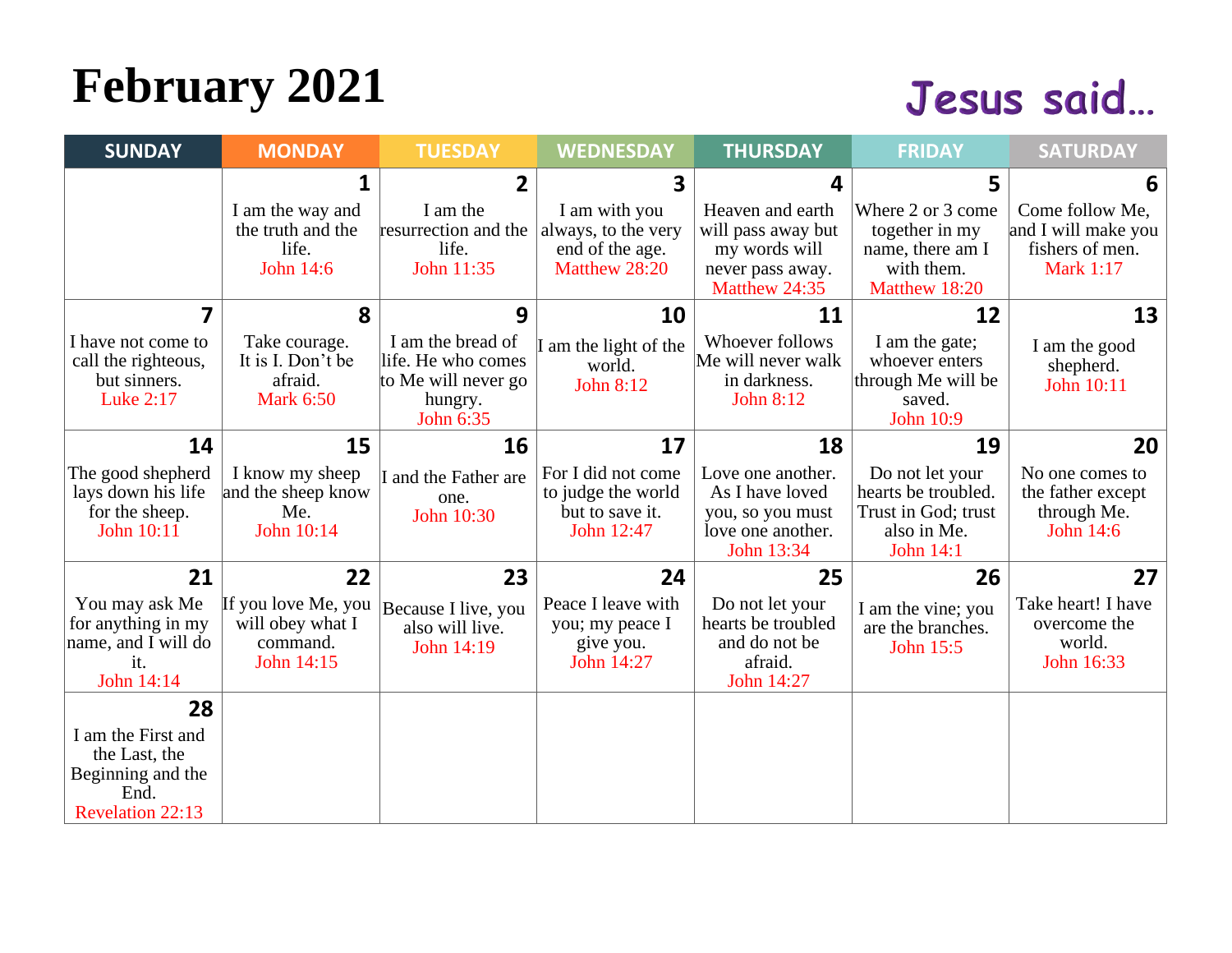## **March 2021**

#### Praise the Lord!!

| <b>SUNDAY</b>                                                                        | <b>MONDAY</b>                                                                                       | <b>TUESDAY</b>                                                                               | <b>WEDNESDAY</b>                                                                               | <b>THURSDAY</b>                                                             | <b>FRIDAY</b>                                                                                 | <b>SATURDAY</b>                                                                                   |
|--------------------------------------------------------------------------------------|-----------------------------------------------------------------------------------------------------|----------------------------------------------------------------------------------------------|------------------------------------------------------------------------------------------------|-----------------------------------------------------------------------------|-----------------------------------------------------------------------------------------------|---------------------------------------------------------------------------------------------------|
|                                                                                      | 1                                                                                                   | $\overline{2}$                                                                               | $\overline{\mathbf{3}}$                                                                        | 4                                                                           | 5                                                                                             | 6                                                                                                 |
|                                                                                      | Sing to the Lord<br>with grateful<br>praise.<br>Psalm 147:7                                         | Be exalted, O God,<br>above the heavens.<br><b>Psalm 57:5</b>                                | I praise you<br>because I am<br>fearfully and<br>wonderfully made.<br>Psalm 139:14             | Let everything that<br>has breath praise<br>the Lord.<br><b>Psalm 150:6</b> | I will praise you,<br>Lord, with all my<br>heart.<br>Psalm 138:1                              | Give thanks to the<br>Lord, for He is<br>good. His love<br>endures forever.<br>Psalm 136:1        |
| 7                                                                                    | 8                                                                                                   | 9                                                                                            | 10                                                                                             | 11                                                                          | 12                                                                                            | 13                                                                                                |
| The Lord lives!<br>Praise be to my<br>Rock!<br><b>Psalm 18:46</b>                    | Praise be to the<br>Lord for He has<br>heard my cry for<br>mercy.<br>Psalms 28:6                    | My mouth is filled<br>with your praise.<br><b>Psalm 71:8</b>                                 | How lovely is your<br>dwelling place, O<br>Lord Almighty<br><b>Psalm 84:1</b>                  | The Lord reigns, let<br>the earth be glad.<br><b>Psalm 97:1</b>             | Sing to the Lord a<br>new song, for He<br>has done<br>marvellous things.<br><b>Psalm 98:1</b> | Worship the Lord<br>with gladness,<br>come before Him<br>with joyful songs.<br><b>Psalm 100:2</b> |
| 14                                                                                   | 15                                                                                                  | 16                                                                                           | 17                                                                                             | 18                                                                          | 19                                                                                            | 20                                                                                                |
| Enter His gates<br>with thanksgiving<br>and His court with<br>praise.<br>Psalm 100:3 | Praise the Lord, O<br>my soul; and forget<br>not all His benefits.<br>Psalm 103:2                   | I will extol the<br>Lord with all my<br>heart.<br>Psalm 111:1                                | Great are the works<br>of the Lord.<br>Psalm 111:2                                             | His righteousness<br>endures forever.<br>Psalm 111:3                        | Let the name of the<br>Lord be praised,<br>both now and<br>forevermore.<br>Psalm 113:2        | This is the day the<br>Lord has made; let<br>us rejoice and be<br>glad in it.<br>Psalm 118:24     |
| 21                                                                                   | 22                                                                                                  | 23                                                                                           | 24                                                                                             | 25                                                                          | 26                                                                                            | 27                                                                                                |
| Great is your<br>faithfulness.<br><b>Lamentations</b> 3:23                           | His greatness no<br>one can fathom.<br>Psalm 145:3                                                  | You are great and<br>your name is<br>mighty in power.<br>Jeremiah 10:6                       | The Lord is the true<br>God; He is the<br>living God, the<br>eternal King.<br>Jeremiah 10:10   | God made the earth<br>by His power.<br>Jeremiah 10:12                       | Great are your<br>purposes and<br>mighty are your<br>deeds.<br>Jeremiah 32:19                 | Sing to the Lord,<br>for he has done<br>glorious things.<br>Isaiah 12:5                           |
| 28                                                                                   | 29                                                                                                  | 30                                                                                           | 31                                                                                             |                                                                             |                                                                                               |                                                                                                   |
| In perfect<br>faithfulness you<br>have done<br>wonderful things.<br>Isaiah 25:1      | Sing to the Lord a<br>new song, His<br>praise from the<br>ends of the earth.<br><b>Isaiah 42:10</b> | For you are great<br>and do marvellous<br>deeds;<br>You alone are God.<br><b>Psalm 86:10</b> | We are the clay,<br>you are the potter;<br>we are all the work<br>of your hand.<br>Isaiah 64:8 | The earth is the<br>Lord's, and<br>everything in it.<br><b>Psalm 24:1</b>   |                                                                                               |                                                                                                   |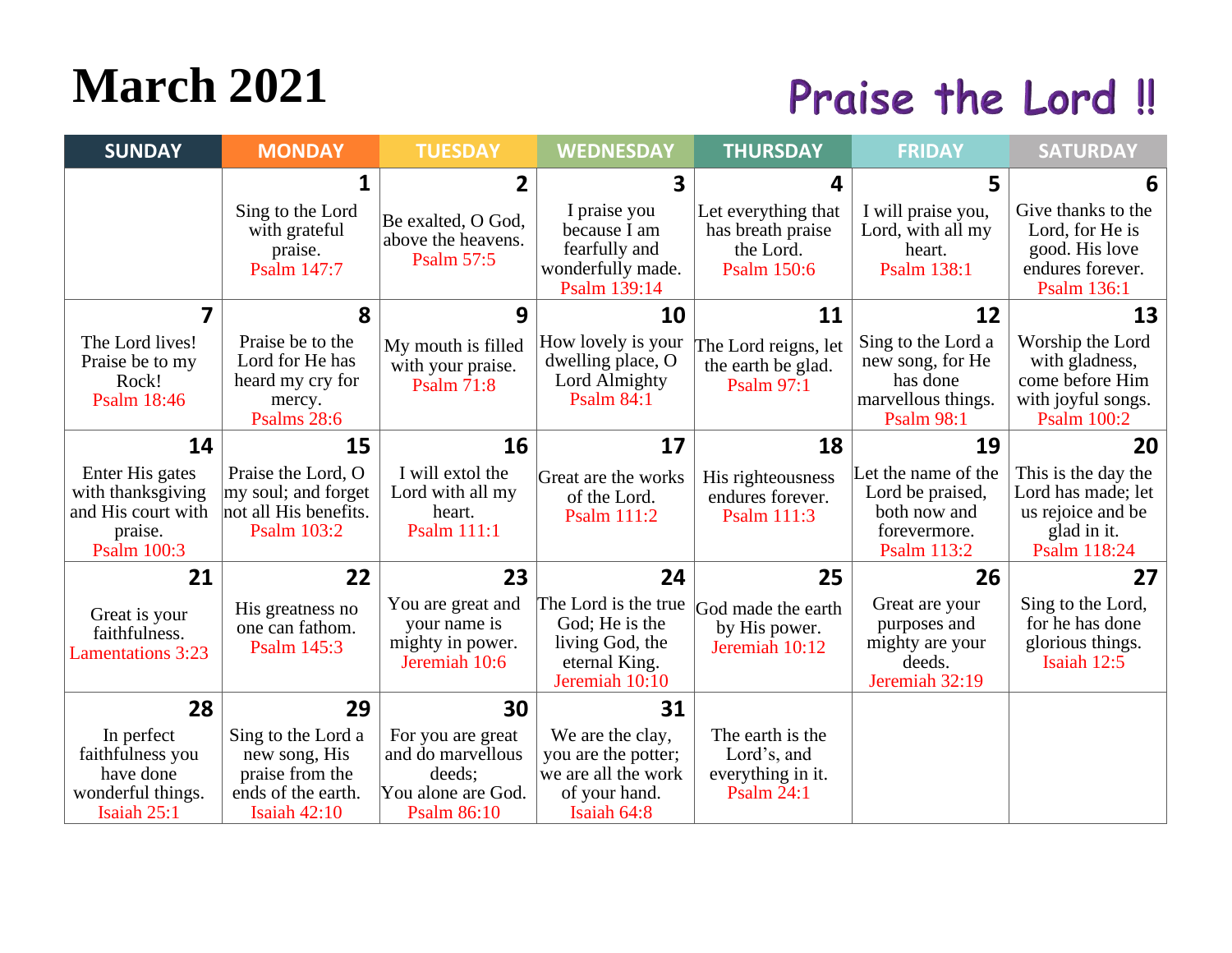# **April 2021**

#### **Follow God's commands**

| <b>SUNDAY</b>                                           | <b>MONDAY</b>                                                     | <b>TUESDAY</b>                                                                                  | <b>WEDNESDAY</b>                                                                           | <b>THURSDAY</b>                                                                                     | <b>FRIDAY</b>                                                                  | <b>SATURDAY</b>                                                                              |
|---------------------------------------------------------|-------------------------------------------------------------------|-------------------------------------------------------------------------------------------------|--------------------------------------------------------------------------------------------|-----------------------------------------------------------------------------------------------------|--------------------------------------------------------------------------------|----------------------------------------------------------------------------------------------|
|                                                         |                                                                   |                                                                                                 |                                                                                            |                                                                                                     |                                                                                | $\mathbf{3}$                                                                                 |
|                                                         |                                                                   |                                                                                                 |                                                                                            | Fear God and keep<br><b>His</b><br>commandments.<br>Ecclesiastes 12:13                              | Love your enemies,<br>do good to those<br>who hate you.<br>Luke 6:27           | Children, obey<br>your parents in<br>everything for this<br>pleases God.<br>Colossians 3:20  |
| Δ.                                                      | 5                                                                 | 6                                                                                               | 7                                                                                          | 8                                                                                                   | 9                                                                              | 10                                                                                           |
| Love your<br>neighbour as<br>yourself.<br>Matthew 22:39 | Rejoice in the Lord<br>always.<br>Philippians 4:4                 | Love one another.<br>1 John 3:23                                                                | Forgive and you<br>will be forgiven.<br>Luke 6:37                                          | Be merciful just as<br>your Father is<br>merciful.<br>Luke 6:36                                     | Set your minds on<br>things above, not<br>on earthly things.<br>Colossians 3:2 | Commit your way<br>to the Lord; trust in<br>Him and He will do<br>this.<br><b>Psalm 37:5</b> |
| 11                                                      | 12                                                                | 13                                                                                              | 14                                                                                         | 15                                                                                                  | 16                                                                             | 17                                                                                           |
| Fear the Lord and<br>shun evil.<br>Proverbs 3:7         | Do to others as you<br>would have them<br>do to you.<br>Luke 6:31 | Repent, then, and<br>turn to God, so that<br>your sins may be<br>wiped out.<br><b>Acts 3:19</b> | Pray continually.<br>1 Thessalonians<br>5:17                                               | Give thanks in all<br>circumstances.<br>1 Thessalonians<br>5:18                                     | Do not quench the<br>Spirit.<br>1 Thessalonians<br>5:19                        | Do not treat<br>prophecies with<br>contempt<br>1 Thessalonians<br>5:20                       |
| 18                                                      | 19                                                                | 20                                                                                              | 21                                                                                         | 22                                                                                                  | 23                                                                             | 24                                                                                           |
| Hold on to what is<br>good.<br>1 Thessalonians<br>5:21  | Reject every kind<br>of evil.<br>1 Thessalonians<br>5:22          | If you are willing<br>and obedient you<br>will eat the best<br>from the land.<br>Isaiah 1:19    | Be joyful in hope,<br>patient in affliction,<br>faithful in prayer.<br><b>Romans</b> 12:12 | Share with the<br>Lord's people who<br>are in need.<br>Practice hospitality.<br><b>Romans</b> 12:13 | Live in harmony<br>with one another.<br><b>Romans</b> 12:16                    | Be on your guard;<br>stand firm in the<br>faith;<br>be courageous.<br>1 Corinthians 16:13    |
| 25                                                      | 26                                                                | 27                                                                                              | 28                                                                                         | 29                                                                                                  | 30                                                                             |                                                                                              |
| Submit yourselves<br>to God.<br>James 4:7               | Resist the devil.<br>and he will flee<br>from you.<br>James 4:7   | Come near to God<br>and He will come<br>near to you.<br>James 4:8                               | Humble yourselves<br>before the Lord,<br>and He will lift you<br>up.<br><b>James 4:10</b>  | Be patient and<br>stand firm, because<br>the Lord's coming<br>is near.<br>James 5:8                 | Offer hospitality to<br>one another<br>without grumbling.<br>I Peter 4:9       | <b>Good Friday</b><br>4 Easter                                                               |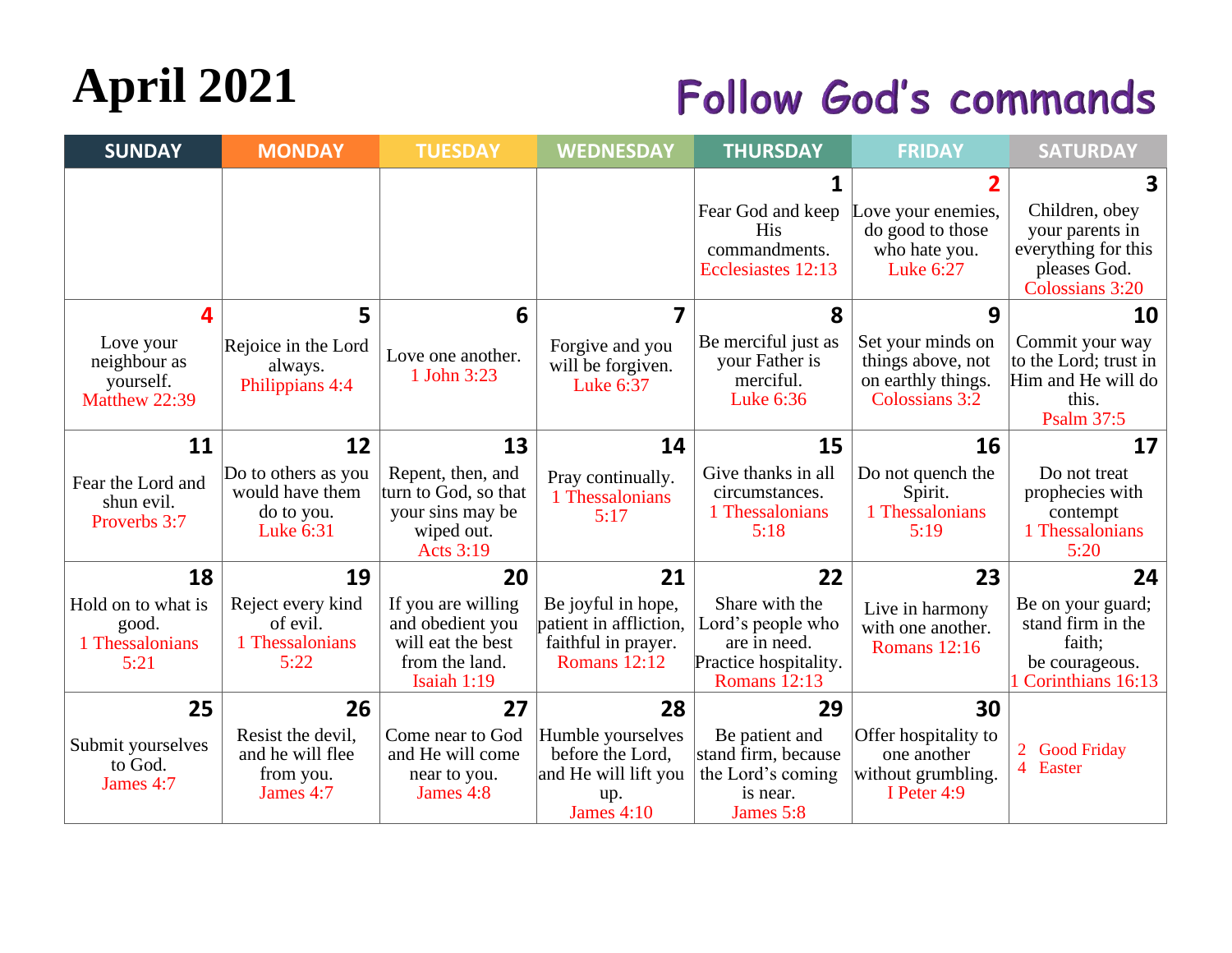

### Lord our loving Father

| <b>SUNDAY</b>                                                             | <b>MONDAY</b>                                                             | <b>TUESDAY</b>                                                              | <b>WEDNESDAY</b>                                                            | <b>THURSDAY</b>                                                            | <b>FRIDAY</b>                                                               | <b>SATURDAY</b>                                                               |
|---------------------------------------------------------------------------|---------------------------------------------------------------------------|-----------------------------------------------------------------------------|-----------------------------------------------------------------------------|----------------------------------------------------------------------------|-----------------------------------------------------------------------------|-------------------------------------------------------------------------------|
|                                                                           |                                                                           |                                                                             |                                                                             |                                                                            |                                                                             | The Lord will keep<br>you from all harm.<br>Psalm 121:7                       |
| $\overline{2}$                                                            | 3                                                                         | 4                                                                           | 5                                                                           | 6                                                                          | 7                                                                           | 8                                                                             |
| He rescues the life<br>of the needy from<br>the wicked.<br>Jeremiah 20:13 | The Lord watches<br>over you.<br>Psalm 121:5                              | The one who calls<br>you is faithful, and<br>He will do it.<br>1 Thess 5:28 | He will not let your<br>foot slip.<br>Psalm 121:3                           | He who watches<br>over you will not<br>slumber.<br>Psalm 121:3             | The Lord will<br>watch over your<br>coming and going.<br><b>Psalm 121:8</b> | The Lord Almighty<br>has purposed, and<br>who can thwart<br>him? Isaiah 14:27 |
| 9                                                                         | 10                                                                        | 11                                                                          | 12                                                                          | 13                                                                         | 14                                                                          | 15                                                                            |
| The Lord works out<br>everything to its<br>proper end.<br>Proverbs 16:4   | All that we have<br>accomplished you<br>have done for us.<br>Isaiah 26:12 | He gives strength<br>to the weary.<br>Isaiah 40:29                          | For the Lord<br>comforts His<br>people.<br><b>Isaiah 49:13</b>              | The Lord will be<br>your everlasting<br>light.<br>Isaiah 60:20             | Cast all your<br>anxiety on Him<br>because He cares<br>for you. 1 Peter 5:7 | The Lord<br>remembers us and<br>will bless us.<br>Psalm 115:12                |
| 16                                                                        | 17                                                                        | 18                                                                          | 19                                                                          | 20                                                                         | 21                                                                          | 22                                                                            |
| Is anything too<br>hard for the Lord?<br>Genesis 18:14                    | What is impossible<br>with men, is<br>possible with God.<br>Luke 18:27    | He does great<br>things beyond our<br>understanding.<br>Job 37:5            | There is no plan<br>that can succeed<br>against the Lord.<br>Proverbs 21:30 | He raises the poor<br>from the dust.<br>Psalm 113:7                        | He will make your<br>righteous reward<br>shine like the<br>dawn. Psalm 37:6 | He is a shield to<br>those whose walk<br>is blameless.<br>Proverbs 2:7        |
| 23                                                                        | 24                                                                        | 25                                                                          | 26                                                                          | 27                                                                         | 28                                                                          | 29                                                                            |
| He guards the<br>course of the just;<br>Proverbs 2:8                      | God has taken<br>away my disgrace.<br>Genesis 30:23                       | He protects the way<br>of His faithful<br>ones.<br>Proverbs 2:8             | The LORD<br>disciplines those<br>He loves.<br>Proverbs 3:12                 | For the Lord takes<br>the upright into His<br>confidence.<br>Proverbs 3:32 | The Lord sets<br>prisoners free.<br>Psalm 146:7                             | His hand is<br>stretched out, and<br>who can turn it<br>back? Isaiah 14:27    |
| 30                                                                        | 31                                                                        |                                                                             |                                                                             |                                                                            |                                                                             |                                                                               |
| For He spoke and it<br>came to be.<br><b>Psalm 33:9</b>                   | Wait for the Lord,<br>and He will avenge<br>you.<br>Proverbs 20:22        |                                                                             |                                                                             |                                                                            |                                                                             | <b>Labour Day</b><br>13 Eid                                                   |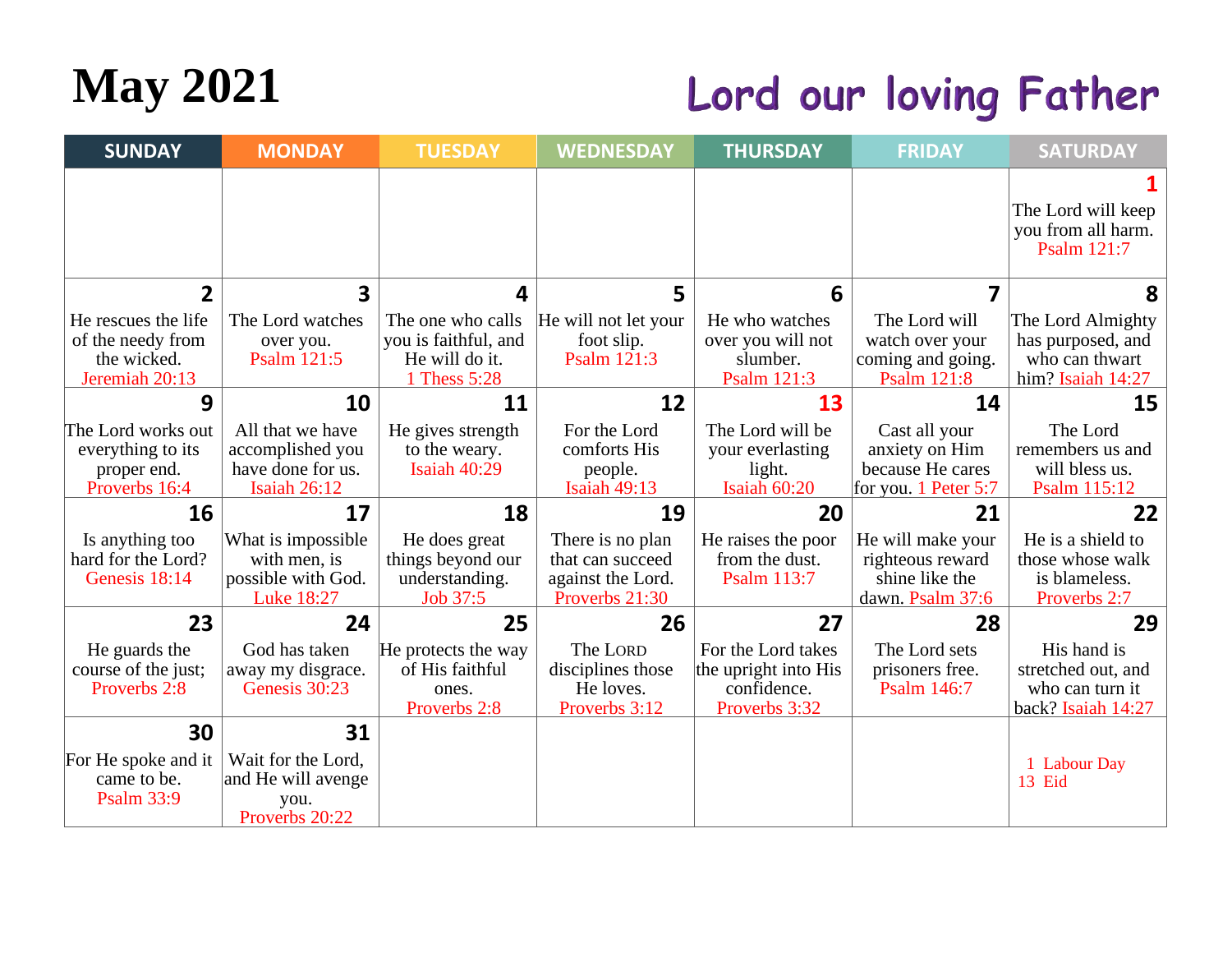## **June 2021**

#### God's words...

| <b>SUNDAY</b>                                                                                  | <b>MONDAY</b>                                                                          | <b>TUESDAY</b>                                                                                    | <b>WEDNESDAY</b>                                                                           | <b>THURSDAY</b>                                                                         | <b>FRIDAY</b>                                                                           | <b>SATURDAY</b>                                                                      |
|------------------------------------------------------------------------------------------------|----------------------------------------------------------------------------------------|---------------------------------------------------------------------------------------------------|--------------------------------------------------------------------------------------------|-----------------------------------------------------------------------------------------|-----------------------------------------------------------------------------------------|--------------------------------------------------------------------------------------|
|                                                                                                |                                                                                        | 1                                                                                                 | $\mathbf{2}$                                                                               | 3                                                                                       | 4                                                                                       | 5.                                                                                   |
|                                                                                                |                                                                                        | I am with you;<br>I will not leave you<br>nor forsake you.<br>Joshua 1:5                          | Be still, and know<br>that I am God.<br>Psalm 46:10                                        | I will be with you<br>and will bless you.<br>Genesis 26:3                               | I will protect him<br>for he<br>acknowledges My<br>name.<br>Psalm 91:14                 | With long life will I<br>satisfy him and<br>show him My<br>salvation.<br>Psalm 91:16 |
| 6                                                                                              | 7                                                                                      | 8                                                                                                 | 9                                                                                          | 10                                                                                      | 11                                                                                      | 12                                                                                   |
| Before you were<br>born, I set you<br>apart.<br>Jeremiah 1:5                                   | As a mother<br>comforts her child,<br>so will I comfort<br>you.<br><b>Isaiah 66:13</b> | Ask and you will<br>receive, and your<br>joy will be<br>complete.<br>John 16:24                   | I will not leave you<br>until I have done<br>what I have<br>promised you.<br>Genesis 28:15 | I will heal my<br>people and will let<br>them enjoy<br>abundant peace.<br>Jeremiah 33:6 | I will restore the<br>fortunes of the land<br>as they were<br>before.<br>Jeremiah 33:11 | I am pleased with<br>you and I know you<br>by name.<br><b>Exodus 33:17</b>           |
| 13                                                                                             | 14                                                                                     | 15                                                                                                | 16                                                                                         | 17                                                                                      | 18                                                                                      | 19                                                                                   |
| Come to me, all<br>who are weary and<br>burdened, and I<br>will give you rest<br>Matthew 11:28 | I have heard your<br>prayer and seen<br>your tears.<br>Isaiah 38:5                     | Do not fear, for I<br>am with you; do<br>not be dismayed,<br>for I am your God.<br>Isaiah $41:10$ | I will strengthen<br>you and help you.<br><b>Isaiah 41:10</b>                              | I will uphold you<br>with my righteous<br>right hand.<br>Isaiah $41:10$                 | Do not fear, for I<br>have redeemed<br>you.<br>Isaiah 43:1                              | I have summoned<br>you by name; you<br>are mine.<br>Isaiah 43:1                      |
| 20                                                                                             | 21                                                                                     | 22                                                                                                | 23                                                                                         | 24                                                                                      | 25                                                                                      | 26                                                                                   |
| When you pass<br>through the waters,<br>I will be with you.<br>Isaiah 43:2                     | Do not touch my<br>anointed one. do<br>my prophets no<br>harm.<br>Psalm 105:15         | I will pour out my<br>Spirit on your<br>offspring.<br>Isaiah 44:3                                 | I will not forget<br>you.<br>Isaiah 44:21                                                  | I have made you<br>and I will carry<br>you.<br>Isaiah 46:4                              | I will sustain you<br>and I will rescue<br>you.<br>Isaiah 46:4                          | See, I have<br>engraved you on<br>the palms of my<br>hands.<br><b>Isaiah 49:16</b>   |
| 27                                                                                             | 28                                                                                     | 29                                                                                                | 30                                                                                         |                                                                                         |                                                                                         |                                                                                      |
| Do not be afraid;<br>you will not be put<br>to shame.<br>Isaiah 54:4                           | Do not fear<br>disgrace; you will<br>not be humiliated.<br>Isaiah 54:4                 | With everlasting<br>kindness, I will<br>have compassion<br>on you.<br>Isaiah 54:8                 | No weapon forged<br>against you will<br>prevail.<br><b>Isaiah 54:17</b>                    |                                                                                         |                                                                                         |                                                                                      |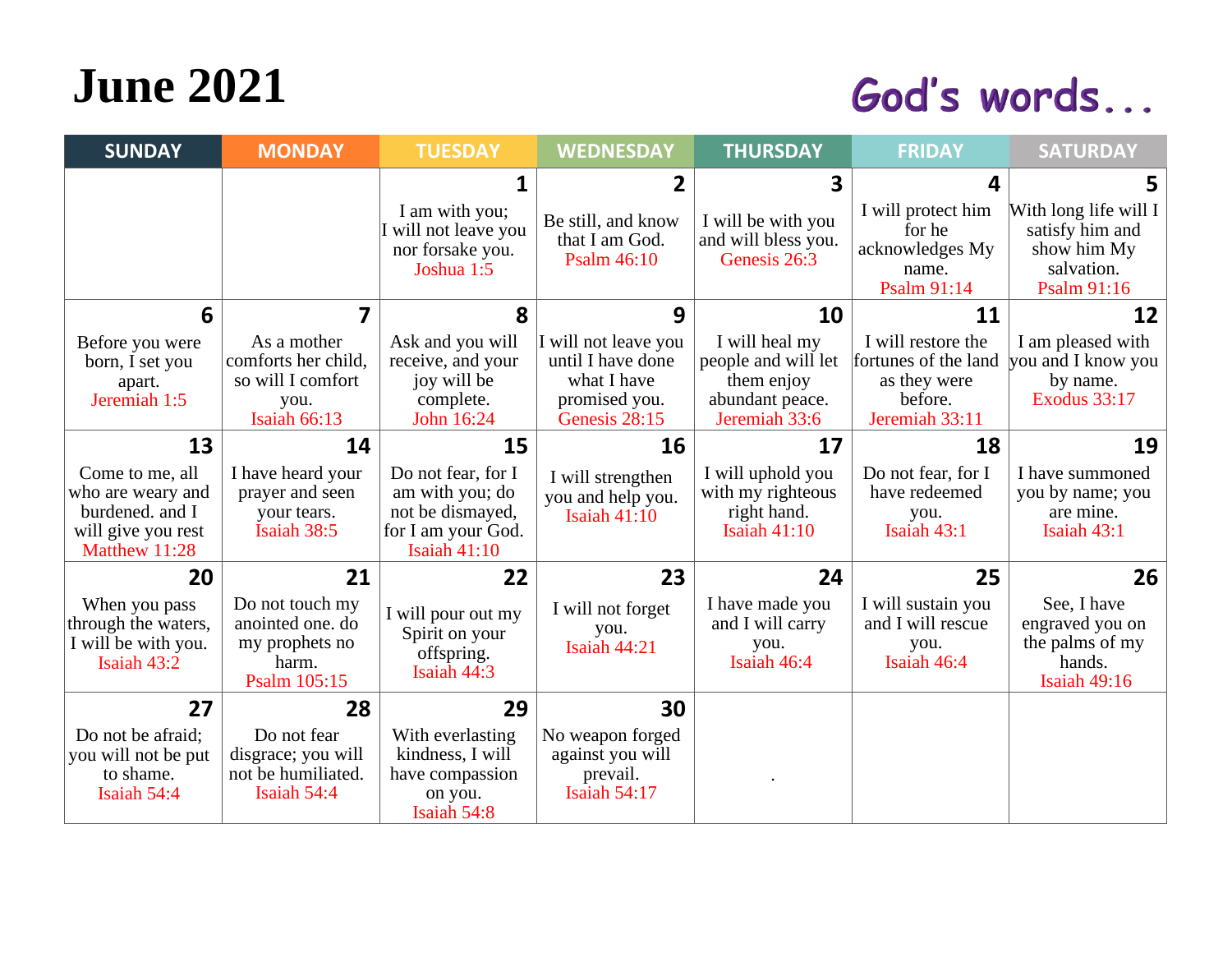# **July 2021**

#### Seek God

| <b>SUNDAY</b>                                                                              | <b>MONDAY</b>                                                                                           | <b>TUESDAY</b>                                                                             | <b>WEDNESDAY</b>                                                                            | <b>THURSDAY</b>                                                                      | <b>FRIDAY</b>                                                                                | <b>SATURDAY</b>                                                                                |
|--------------------------------------------------------------------------------------------|---------------------------------------------------------------------------------------------------------|--------------------------------------------------------------------------------------------|---------------------------------------------------------------------------------------------|--------------------------------------------------------------------------------------|----------------------------------------------------------------------------------------------|------------------------------------------------------------------------------------------------|
|                                                                                            |                                                                                                         |                                                                                            |                                                                                             | Blessed are all who<br>take refuge in Him.<br><b>Psalm 2:12</b>                      | Those who seek the<br>Lord lack no good<br>thing.<br>Psalm 34:10                             | 3<br>Blessed are those<br>who dwell in your<br>house.<br><b>Psalm 84:4</b>                     |
| 4                                                                                          | 5                                                                                                       | 6                                                                                          | 7                                                                                           | 8                                                                                    | 9                                                                                            | 10                                                                                             |
| Better is one day in<br>your courts than a<br>thousand<br>elsewhere.<br><b>Psalm 84:10</b> | O Lord Almighty,<br>blessed is the man<br>who trusts in you.<br><b>Psalm 84:12</b>                      | No harm will befall<br>you; no disaster<br>will come near<br>your tent.<br>Psalm 91:10     | Blessed is he who<br>comes in the name<br>of the Lord.<br>Psalm 118:26                      | Taste and see that<br>the Lord is good.<br><b>Psalm 34:8</b>                         | It is better to take<br>refuge in the Lord<br>than to trust in<br>man.<br><b>Psalm 118:8</b> | I seek you with all<br>my heart; do not let<br>me stray from your<br>commands.<br>Psalm 119:10 |
| 11                                                                                         | 12                                                                                                      | 13                                                                                         | 14                                                                                          | 15                                                                                   | 16                                                                                           | 17                                                                                             |
| Let the hearts of<br>those who seek the<br>Lord rejoice.<br>Psalm 105:3                    | Seek me and live.<br>Amos 5:4                                                                           | If you believe, you<br>will receive<br>whatever you ask<br>for in prayer.<br>Matthew 21:22 | Blessed is the man<br>who trusts in God,<br>whose confidence<br>is in Him.<br>Jeremiah 17:7 | Trust in the Lord<br>forever, for the<br>Lord is the Rock<br>eternal.<br>Isaiah 26:4 | For the Lord is a<br>God of justice.<br>Blessed are all who<br>wait for him!<br>Isaiah 30:18 | Those who hope in<br>the Lord will renew<br>their strength.<br>Isaiah 40:31                    |
| 18                                                                                         | 19                                                                                                      | 20                                                                                         | 21                                                                                          | 22                                                                                   | 23                                                                                           | 24                                                                                             |
| Believe in the Lord<br>Jesus Christ, and<br>you will be saved.<br><b>Acts</b> 16:31        | Look to the Lord<br>and His strength,<br>seek His face<br>always.<br>I Chronicles 16:11                 | Trust in the Lord<br>with all your heart.<br>Proverbs 3:5                                  | Lean not on your<br>own understanding.<br>Proverbs 3:5                                      | Seek first His<br>kingdom and His<br>righteousness.<br>Matthew 6:33                  | Submit to God and<br>be at peace with<br>Him.<br>Job 22:21                                   | Worship the Lord<br>in the splendour of<br>His Holiness.<br>1 Chronicles 16:29                 |
| 25                                                                                         | 26                                                                                                      | 27                                                                                         | 28                                                                                          | 29                                                                                   | 30                                                                                           | 31                                                                                             |
| No one can see the<br>kingdom of God<br>unless he is born<br>again.<br><b>John 3:3</b>     | The wages of sin is<br>death, but the gift<br>of God is eternal<br>life in Christ Jesus.<br>Romans 6:23 | There is now no<br>condemnation for<br>those who are in<br>Christ Jesus.<br>Romans 8:1     | Blessed is the<br>people whose God<br>is the Lord.<br>Psalm 144:15                          | My help comes<br>from the Lord, the<br>Maker of heaven<br>and earth.<br>Psalm 121:2  | The Lord is my<br>strength and my<br>song.<br>Psalm 118:14                                   | Your word is a<br>lamp for my feet<br>and a light on my<br>path.<br>Psalm 119:105              |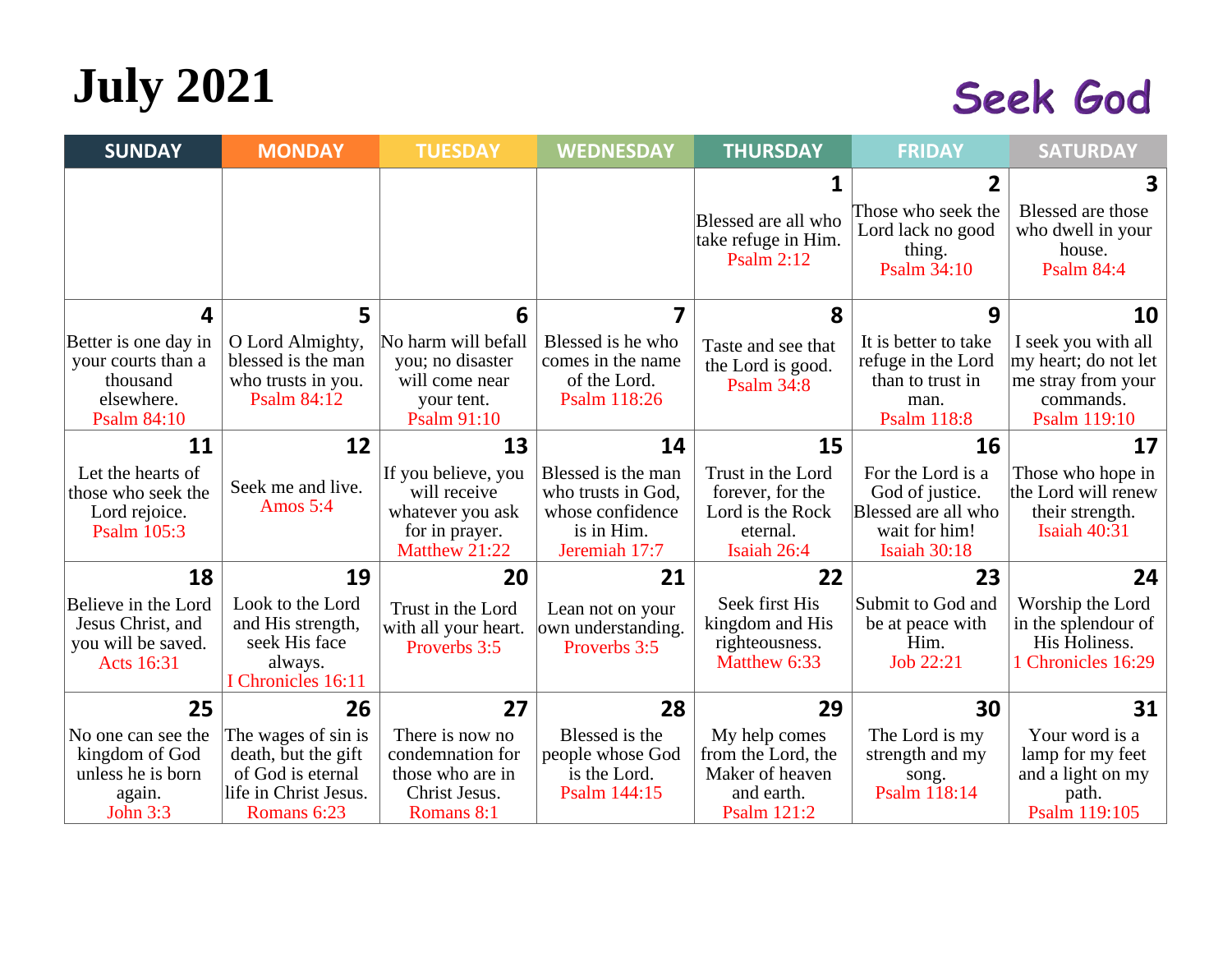# August 2021 The Father, Son and Holy Spirit

| <b>SUNDAY</b>                                                                             | <b>MONDAY</b>                                                                                        | <b>TUESDAY</b>                                                                              | <b>WEDNESDAY</b>                                                                            | <b>THURSDAY</b>                                                                        | <b>FRIDAY</b>                                                                                                     | <b>SATURDAY</b>                                                                            |
|-------------------------------------------------------------------------------------------|------------------------------------------------------------------------------------------------------|---------------------------------------------------------------------------------------------|---------------------------------------------------------------------------------------------|----------------------------------------------------------------------------------------|-------------------------------------------------------------------------------------------------------------------|--------------------------------------------------------------------------------------------|
| 1                                                                                         | $\overline{2}$                                                                                       | 3                                                                                           | 4                                                                                           | 5                                                                                      | 6                                                                                                                 |                                                                                            |
| In the beginning<br>God created the<br>heavens and the<br>earth.<br>Genesis 1:1           | By wisdom the<br>Lord laid the<br>earth's foundations.<br>Proverbs 3:19                              | "For My hand"<br>made all these<br>things,"<br>declares the Lord.<br>Isaiah 66:2            | For everything<br>created by God is<br>good.<br>1 Timothy 4:4                               | A faithful God who<br>does no wrong,<br>upright and just is<br>He.<br>Deuteronomy 32:4 | There is but one<br>God, the Father,<br>from whom are all<br>things and we exist<br>for Him. $1 \text{ Cor } 8.6$ | By the word of the<br>Lord the heavens<br>were made;<br><b>Psalm 33:6</b>                  |
| 8                                                                                         | 9                                                                                                    | 10                                                                                          | 11                                                                                          | 12                                                                                     | 13                                                                                                                | 14                                                                                         |
| He is before all<br>things, and in him<br>all things hold<br>together.<br>Colossians 1:17 | In the beginning<br>was the Word, and<br>the Word was with<br>God, and the Word<br>was God. John 1:1 | For to us a child is<br>born, to us a son is<br>given.<br>Isaiah 9:6                        | And the<br>government will be<br>on His shoulders.<br>Isaiah 9:6                            | He will be called<br>Wonderful<br>Counsellor,<br>Mighty God<br>Isaiah 9:6              | Everlasting<br>Father,<br>Prince of Peace.<br>Isaiah 9:6                                                          | Look, the Lamb of<br>God, who takes<br>away the sin of the<br>world.<br>John 1:29          |
| 15                                                                                        | 16                                                                                                   | 17                                                                                          | 18                                                                                          | 19                                                                                     | 20                                                                                                                | 21                                                                                         |
| Even the winds and<br>the waves obey<br>Him.<br>Matthew 8:27                              | The Son of Man is<br>Lord of the<br>Sabbath.<br>Luke $6:5$                                           | For the Son of Man<br>came to seek and<br>save the lost.<br>Luke 19:10                      | He thus revealed<br>His glory, and His<br>disciples put their<br>faith in Him.<br>John 2:11 | He himself bore<br>our sins in His<br>body on the cross.<br>I Peter 2:24               | He took up our<br>infirmities and<br>carried our<br>sorrows.<br>Isaiah 53:4                                       | He was pierced for<br>our transgressions.<br>Isaiah 53:5                                   |
| 22                                                                                        | 23                                                                                                   | 24                                                                                          | 25                                                                                          | 26                                                                                     | 27                                                                                                                | 28                                                                                         |
| He was crushed for<br>our iniquities.<br>Isaiah 53:5                                      | While we were still<br>sinners, Christ died<br>for us.<br>Romans 5:8                                 | The Son is the<br>radiance of God's<br>glory.<br>Hebrews 1:3                                | Jesus Christ is the<br>same yesterday,<br>today and forever.<br>Hebrews 13:8                | The Spirit helps us<br>in our weakness.<br>Romans 8:26                                 | The Spirit himself<br>intercedes for us<br>through wordless<br>groans.<br>Romans 8:26                             | God's love has been<br>poured into our<br>hearts through the<br>Holy Spirit.<br>Romans 5:5 |
| 29                                                                                        | 30                                                                                                   | 31                                                                                          |                                                                                             |                                                                                        |                                                                                                                   |                                                                                            |
| Your bodies are<br>temples of the Holy<br>Spirit, who is in<br>you.<br>1 Corinthians 6:19 | God is spirit and<br>His worshippers<br>must worship in<br>spirit and in truth.<br>John 4:24         | For those who are<br>led by the Spirit of<br>God are the<br>children of God.<br>Romans 8:14 |                                                                                             |                                                                                        |                                                                                                                   | 15 Independence<br>Day                                                                     |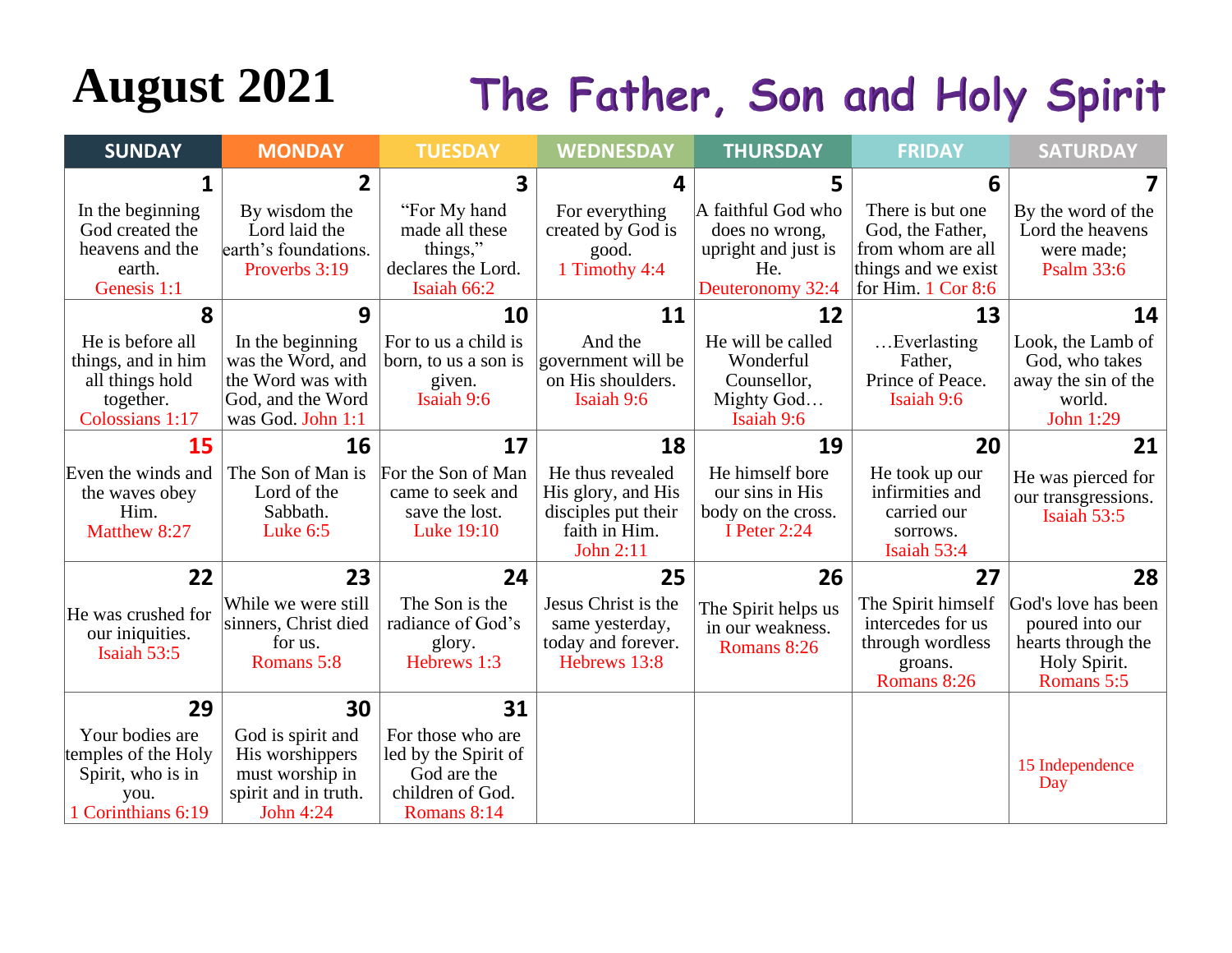# **September 2021**

#### **Follow God's commands**

| <b>SUNDAY</b>                                                                             | <b>MONDAY</b>                                                                            | <b>TUESDAY</b>                                                                                             | <b>WEDNESDAY</b>                                                              | <b>THURSDAY</b>                                                                      | <b>FRIDAY</b>                                                                 | <b>SATURDAY</b>                                                                        |
|-------------------------------------------------------------------------------------------|------------------------------------------------------------------------------------------|------------------------------------------------------------------------------------------------------------|-------------------------------------------------------------------------------|--------------------------------------------------------------------------------------|-------------------------------------------------------------------------------|----------------------------------------------------------------------------------------|
|                                                                                           |                                                                                          |                                                                                                            | God opposes the<br>proud,<br>but shows favor to<br>the humble.<br>I Peter 5:5 | $\overline{2}$<br>Keep your lives<br>free from the love<br>of money.<br>Hebrews 13:5 | 3<br>For God loves a<br>cheerful giver.<br>2 Corinthians 9:7                  | 4<br>Do not judge,<br>or you too will be<br>judged.<br>Matthew 7:1                     |
| 5<br>Whatever you do,<br>do it all for the<br>glory of God.                               | 6<br>Be perfect,<br>therefore, as your<br>heavenly father is                             | 7<br>You must purge the<br>evil from among<br>you.                                                         | 8<br>Faith by itself,<br>if it is not<br>accompanied by                       | 9<br>Turn from evil and<br>do good.<br>Psalm 37:27                                   | 10<br>Give and it will be<br>given to you;<br>Luke 6:38                       | 11<br>For with the<br>measure you use,<br>it will be measured                          |
| 1 Corinthians 10:31<br>12                                                                 | perfect.<br>Matthew 5:48<br>13                                                           | Deuteronomy<br>22:21<br>14                                                                                 | action, is dead.<br><b>James 2:17</b><br>15                                   | 16                                                                                   | 17                                                                            | to you.<br>Luke 6:38<br>18                                                             |
| Do not put the Lord<br>your God to the<br>test.<br>Deuteronomy 6:16                       | Bless those who<br>curse you,<br>pray for those who<br>mistreat you.<br><b>Luke 6:28</b> | If anyone wants to<br>be first, he must be<br>the very last and<br>the servant of all.<br><b>Mark 9:35</b> | You cannot serve<br>both God and<br>money.<br>Luke 16:13                      | Everyone who<br>exalts himself will<br>be humbled.<br>Luke 18:14                     | We must obey God<br>rather than human<br>beings.<br><b>Acts 5:29</b>          | Unless the Lord<br>builds the house, its<br>builders labour in<br>vain.<br>Psalm 127:1 |
| 19                                                                                        | 20                                                                                       | 21                                                                                                         | 22                                                                            | 23                                                                                   | 24                                                                            | 25                                                                                     |
| The prayer of a<br>righteous person is<br>powerful and<br>effective.<br><b>James</b> 5:16 | This is love for<br>God:<br>to keep his<br>commands.<br>1 John 5:3                       | Live a life worthy<br>of the calling you<br>have received.<br>Ephesians 4:1                                | Be completely<br>humble and gentle;<br>Ephesians 4:2                          | Be patient,<br>bearing with one<br>another in love.<br>Ephesians 4:2                 | Do not let the sun<br>go down while you<br>are still angry.<br>Ephesians 4:26 | Be kind and<br>compassionate to<br>one another.<br>Ephesians 4:32                      |
| 26                                                                                        | 27                                                                                       | 28                                                                                                         | 29                                                                            | 30                                                                                   |                                                                               |                                                                                        |
| Honour your father<br>and mother.<br>Ephesians 6:2                                        | Be strong in the<br>Lord and in his<br>mighty power.<br>Ephesians 6:10                   | Conduct yourselves<br>in a manner worthy<br>of the gospel of<br>Christ.<br>Philippians 1:27                | Do nothing out of<br>selfish ambition or<br>vain conceit.<br>Philippians 2:3  | Do everything<br>without grumbling<br>or arguing.<br>Philippians 2:14                |                                                                               | 10 Vinayaka<br>Chaturthi                                                               |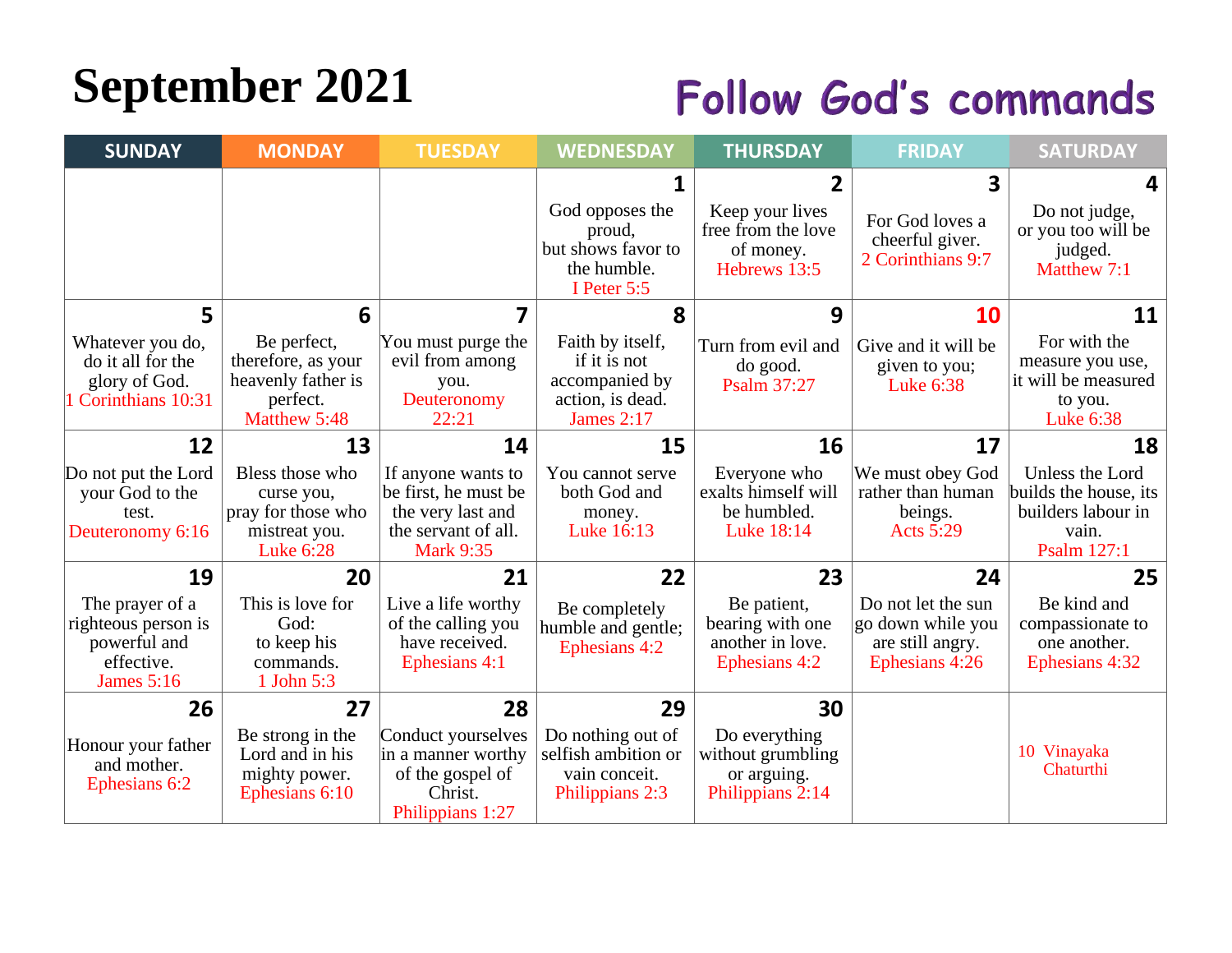## **October 2021**

#### God's words...

| <b>SUNDAY</b>                          | <b>MONDAY</b>                  | <b>TUESDAY</b>                            | <b>WEDNESDAY</b>                          | <b>THURSDAY</b>                  | <b>FRIDAY</b>                     | <b>SATURDAY</b>                     |
|----------------------------------------|--------------------------------|-------------------------------------------|-------------------------------------------|----------------------------------|-----------------------------------|-------------------------------------|
|                                        |                                |                                           |                                           |                                  |                                   |                                     |
|                                        |                                |                                           |                                           |                                  | You will inherit a                | See, I will create                  |
|                                        |                                |                                           |                                           |                                  | double portion in<br>your land.   | new heavens and a<br>new earth.     |
|                                        |                                |                                           |                                           |                                  | Isaiah 61:7                       | Isaiah 65:17                        |
| $\overline{\mathbf{3}}$                | 4                              | 5                                         | 6                                         | 7                                | 8                                 | 9                                   |
|                                        | Be holy because I,             | From this day on                          | My grace is                               | For my power is                  | I will restore twice              | Do not be afraid.                   |
|                                        | the Lord your God,<br>am holy. | I will bless you.<br>Haggai 2:19          | sufficient for you.<br>2 Corinthians 12:9 | made perfect in<br>weakness.     | as much to you.<br>Zechariah 9:12 | for I am with you.<br>Genesis 26:24 |
|                                        | Leviticus 19:2                 |                                           |                                           | 2 Corinthians 12:9               |                                   |                                     |
| 10                                     | 11                             | 12                                        | 13                                        | 14                               | 15                                | 16                                  |
| I will give you a                      | I will make you                | I will give you a                         | I will remove your                        | And I will put my                | And move you to                   | I will not leave you                |
| full life span.<br><b>Exodus 23:26</b> | prosper more than<br>before.   | new heart and put a<br>new spirit in you; | heart of stone and<br>give you a heart of | Spirit in you;<br>Ezekiel 36:27  | follow my decrees<br>and laws.    | as orphans.<br>John 14:18           |
|                                        | Ezekiel 36:11                  | Ezekiel 36:26                             | flesh. Ezekiel 36:26                      |                                  | Ezekiel 36:27                     |                                     |
| 17                                     | 18                             | 19                                        | 20                                        | 21                               | 22                                | 23                                  |
| For I am the Lord,                     | I am your shield,              | In your distress                          | My people will be                         | I will save you                  | And deliver you                   | I will restore you to               |
| who heals you.<br><b>Exodus 15:26</b>  | your very great<br>reward.     | you called and<br>I rescued you.          | filled with my<br>bounty.                 | from the hands of<br>the wicked; | from the grasp of<br>the cruel.   | health and heal<br>your wounds.     |
|                                        | Genesis 15:1                   | <b>Psalm 81:7</b>                         | Jeremiah 31:14                            | Jeremiah 15:21                   | Jeremiah 15:21                    | Jeremiah 30:17                      |
| 24                                     | 25                             | 26                                        | 27                                        | 28                               | 29                                | 30                                  |
| I will help you                        | I have loved you               | I will bring health                       | Do not be afraid for                      | I will give you                  | Open wide your                    | Surely, as I have                   |
| speak and will                         | with an everlasting            | and healing to it.<br>Jeremiah 33:6       | I am with you.                            | wisdom.                          | mouth and I will<br>fill it.      | planned, so it will                 |
| teach you what to<br>say. Exodus 4:12  | love.<br>Jeremiah 31:3         |                                           | Isaiah 43:5                               | Luke 21:15                       | Psalm 81:10                       | be.<br>Isaiah 14:24                 |
| 31                                     |                                |                                           |                                           |                                  |                                   |                                     |
| Yes, I am coming                       |                                |                                           |                                           |                                  |                                   | Gandhi Jayanti                      |
| soon.                                  |                                |                                           |                                           |                                  |                                   | 15 Dussehra                         |
| <b>Revelation 22:20</b>                |                                |                                           |                                           |                                  |                                   |                                     |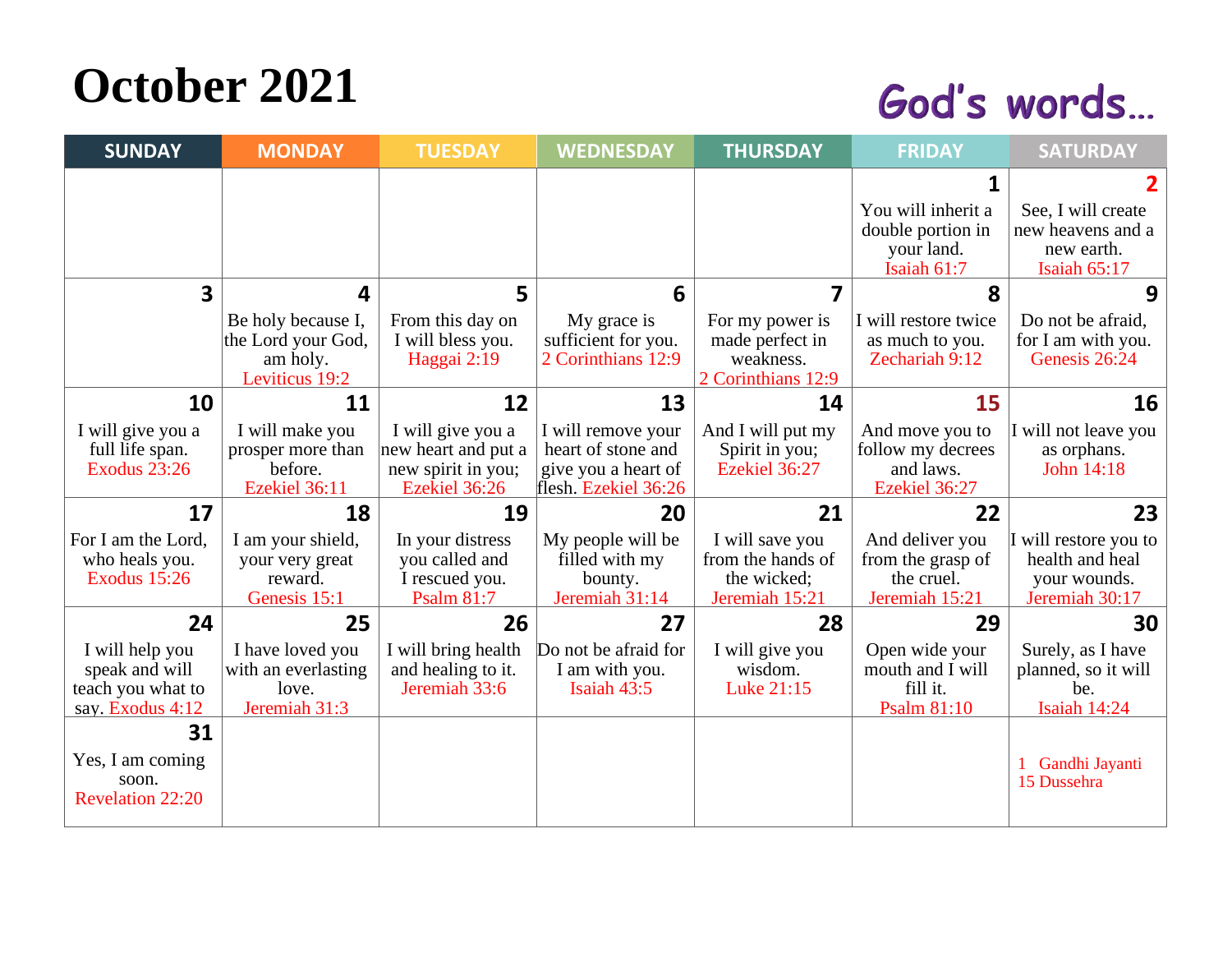# **November 2021**

## Lord, I need you...

| <b>SUNDAY</b>                                                                             | <b>MONDAY</b>                                                                       | <b>TUESDAY</b>                                                                               | <b>WEDNESDAY</b>                                                                     | <b>THURSDAY</b>                                                                           | <b>FRIDAY</b>                                                                      | <b>SATURDAY</b>                                                                       |
|-------------------------------------------------------------------------------------------|-------------------------------------------------------------------------------------|----------------------------------------------------------------------------------------------|--------------------------------------------------------------------------------------|-------------------------------------------------------------------------------------------|------------------------------------------------------------------------------------|---------------------------------------------------------------------------------------|
|                                                                                           | 1<br>I can do all this<br>through Him who<br>gives me strength.<br>Philippians 4:13 | $\overline{2}$<br>When I am afraid, I<br>will trust in You.<br><b>Psalm 56:3</b>             | 3<br>You are the God<br>who sees me.<br>Genesis 16:13                                | Δ<br>O Lord my God, I<br>take refuge in you.<br>Psalm $7:1$                               | 5<br>I love you, O Lord,<br>my strength.<br><b>Psalm 18:1</b>                      | 6<br>The Lord is my<br>rock, my fortress<br>and my deliverer.<br><b>Psalm 18:2</b>    |
| 7                                                                                         | 8<br>The Lord is my                                                                 | 9<br>With God we will                                                                        | 10<br>The Lord is with                                                               | 11<br>The Lord is with                                                                    | 12<br>You are my refuge                                                            | 13                                                                                    |
| My God turns my<br>darkness into light.<br><b>Psalm 18:28</b>                             | shepherd, I shall<br>not be in want.<br><b>Psalm 23:1</b>                           | gain the victory,<br>and He will trample<br>our enemies.<br>Psalm 108:13                     | me; I will not be<br>afraid. What can<br>man do to me?<br><b>Psalm 118:6</b>         | me;<br>He is my helper.<br><b>Psalm 118:7</b>                                             | and<br>my shield.<br>Psalm 119:114                                                 | I have put my hope<br>in your word.<br>Psalm 119:114                                  |
| 14                                                                                        | 15                                                                                  | 16                                                                                           | 17                                                                                   | 18                                                                                        | 19                                                                                 | 20                                                                                    |
| Create in me a pure<br>heart O God.<br><b>Psalm 51:10</b>                                 | O Lord save us;<br>O Lord, grant us<br>success.<br>Psalm 118:25                     | Open my eyes that<br>I may see<br>wonderful things in<br>your law.<br>Psalm 119:18           | call on the Lord in<br>my distress,<br>and He answers<br>me.<br>Psalm 120:1          | Keep me from<br>deceitful ways; be<br>gracious to me<br>through your law.<br>Psalm 119:29 | Turn my eyes away<br>from worthless<br>things.<br>Psalm 119:37                     | You are good and<br>what you do is<br>good; teach me<br>your decrees.<br>Psalm 119:68 |
| 21                                                                                        | 22                                                                                  | 23                                                                                           | 24                                                                                   | 25                                                                                        | 26                                                                                 | 27                                                                                    |
| I lift up my eyes to<br>you, to you whose<br>throne is in heaven.<br>Psalm 123:1          | Show me the way I<br>should go,<br>for to you I lift up<br>my soul.<br>Psalm 143:8  | In my distress I<br>called to the Lord<br>and He answered<br>me.<br>Jonah 2:2                | Correct me Lord,<br>but only with<br>justice-not in your<br>anger.<br>Jeremiah 10:24 | Heal me O Lord<br>and I will be<br>healed.<br>Jeremiah 17:14                              | Save me and I will<br>be saved, for you<br>are the one I praise.<br>Jeremiah 17:14 | Lord, be gracious<br>to us; we long for<br>you.<br>Isaiah 33:2                        |
| 28                                                                                        | 29                                                                                  | 30                                                                                           |                                                                                      |                                                                                           |                                                                                    |                                                                                       |
| Be our strength<br>every morning, our<br>salvation in time of<br>distress.<br>Isaiah 33:2 | The breath of the<br>Almighty gives me<br>life.<br>Job 33:4                         | We are God's<br>handiwork, created<br>in Christ Jesus to<br>do good works.<br>Ephesians 2:10 |                                                                                      |                                                                                           |                                                                                    | 4 Diwali                                                                              |